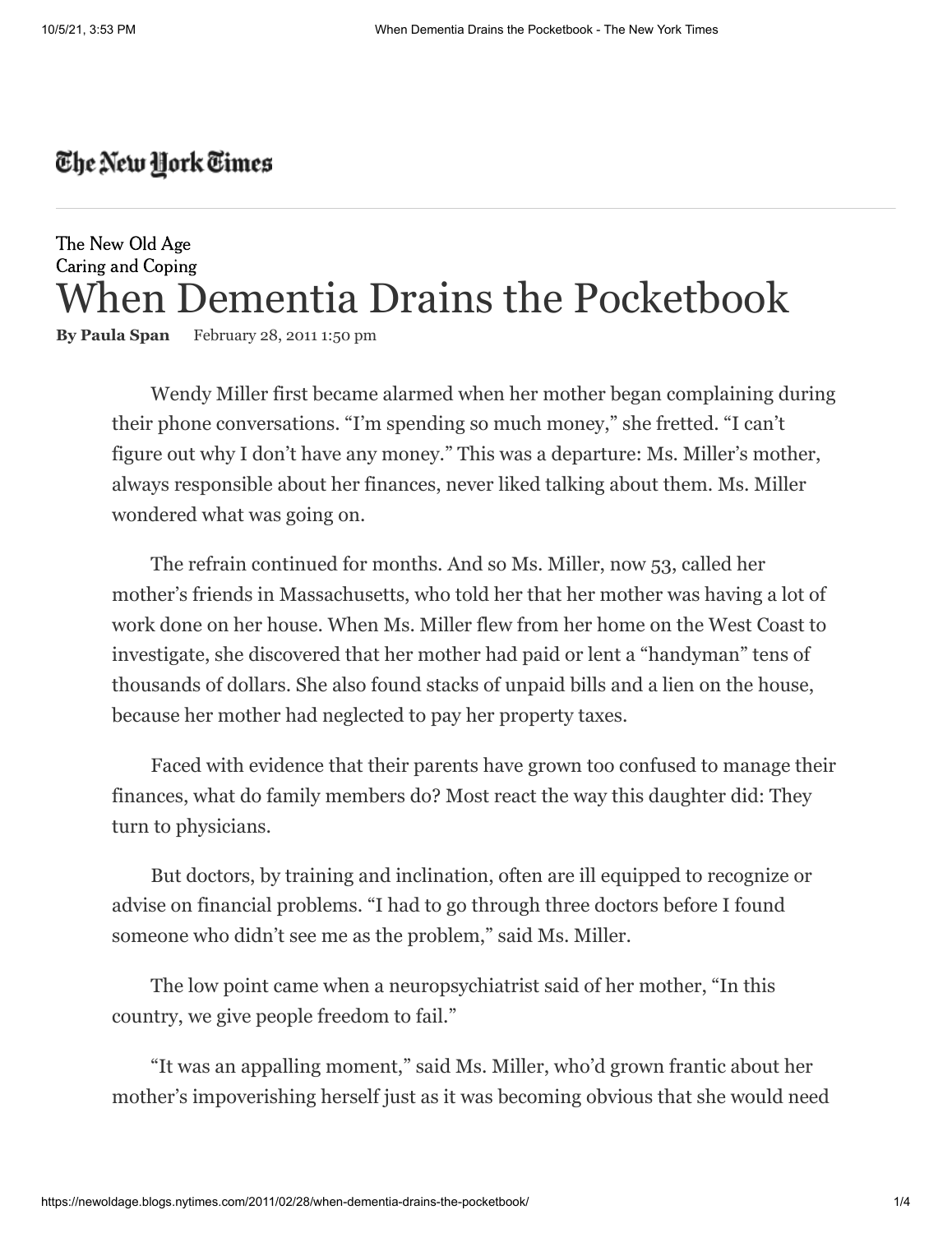a lot of expensive help. "You know how vulnerable your parent is, and no one else seems to grasp it."

It's been eight years since this nightmare descended — she and her husband eventually moved east to care for her mother, now 86 and living in a nursing home but her outrage and frustration at physicians remain fresh. "They are very suspicious of the adult children and very accepting of whatever the older person says," she said.

Since doctors serve, however reluctantly, on the front lines when cognitive impairment starts creating financial chaos, The Journal of the American Medical [Association](https://jama.ama-assn.org/content/305/7/698.full) recently published an article suggesting steps they can take to mitigate the damage.

"We're not trying to make physicians serve as estate planning specialists," one of the authors, Dr. Eric Widera, an assistant clinical professor of geriatrics at the University of California, San Francisco, told me in an interview. "But we want them to think about this early in the disease, while there are still things you can do."

[Problems](https://www.nytimes.com/2010/10/31/health/healthspecial/31finances.html) handling finances are often the first sign of cognitive decline, said another author, Daniel Marson, a neuropsychologist who directs the Alzheimer's disease center at the University of Alabama at Birmingham. You can see why: Financial competence involves a complex set of skills, from simple arithmetic to remembering to pay bills to understanding how loans work.

"Perhaps you can no longer keep track of a bank statement," said Dr. Marson. "Or you lose judgment, becoming very interested in get-rich-quick schemes that five years ago you would never have considered."

Impaired seniors are at risk not only because unscrupulous outsiders (or their own family members) can defraud them, but because they themselves make selfdestructive decisions as shoppers or investors. This behavior, Dr. Marson said, "is a strong indicator" that a dementia diagnosis will follow, often within a year.

So how should a primary care physician respond when a family member reports these symptoms? The JAMA article suggests that doctors talk to patients and families about advance planning, such as signing a durable power of attorney or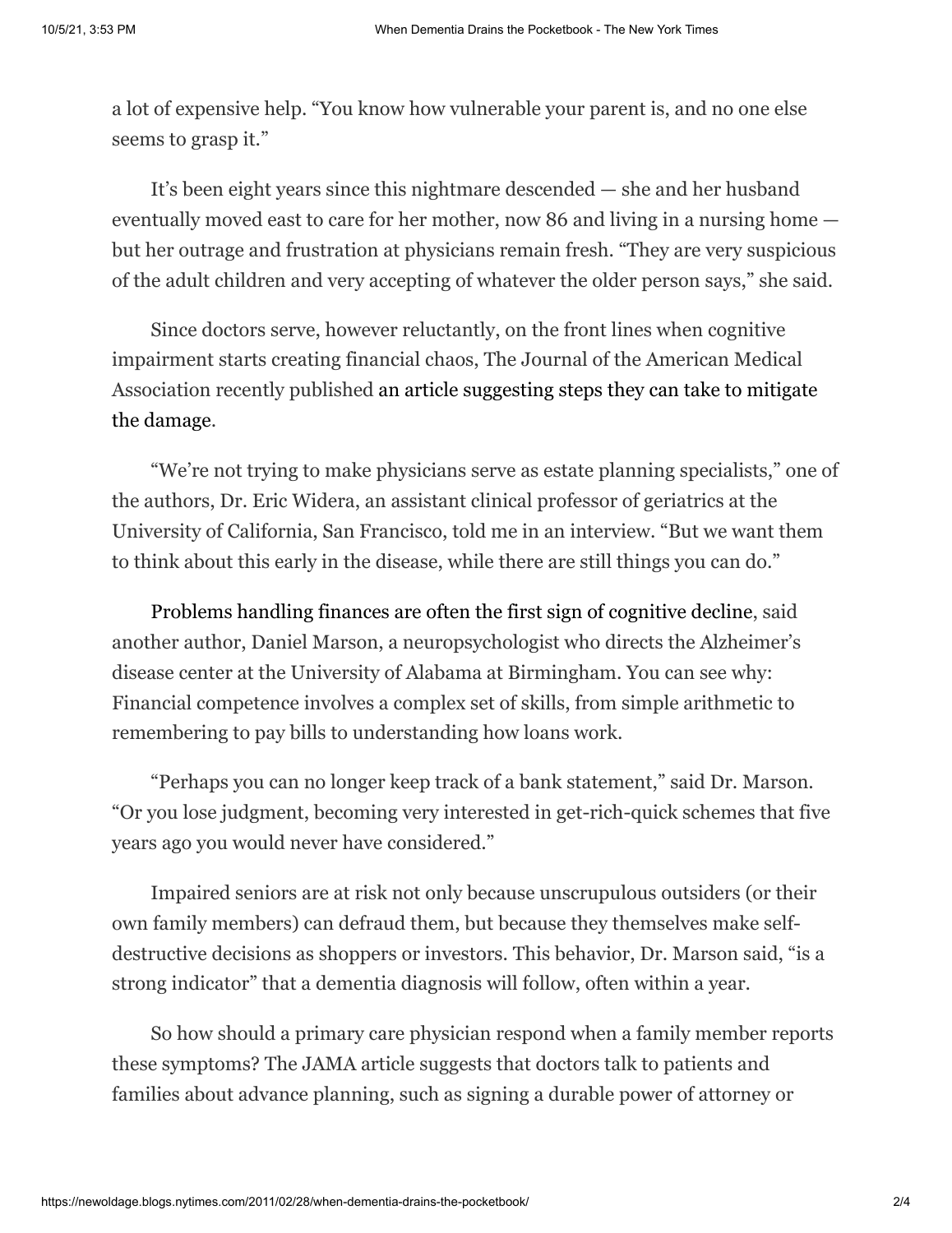using joint bank accounts. Ms. Miller, for example, was able to stanch some of the outflow because she already had power of attorney and was a co-signer on her mother's accounts.

Physicians should also explain the progressive nature of dementia, the authors say, and the way it eventually leads to full loss of financial capacity. They can assess the degree of impairment not only with short, standard in-office tests, but also by asking patients questions that probe financial acumen. And they should be prepared to refer patients to social workers, money management services, and medical and legal experts. In most states, doctors are also required to report suspected financial abuse.

"This shines a bright light on an area that's been neglected in physicians' care for their patients," Dr. Marson said of the article. He's right, but I wonder how many doctors will fit these suggestions into a 15-minute visit. Perhaps we ought to print out the article and take it with us to appointments.

Ms. Miller, despairing of doctors, eventually turned to a different professional, a veteran geriatric care manager, to help her figure out what to do. To straighten out her mother's finances, Ms. Miller spent a year working with banks to put assets into a trust and with a lawyer to become her mother's legal guardian (in some states called a conservator), usually a last-resort strategy.

"We took the money out of her hands-on control, because I knew this person would take as much money from her as she would give," Ms. Miller said. Her mother was furious, and stayed that way for quite a while.

But her daughter is furious, too. Managers at the bank branch where her mother's checks were being cashed confessed, long after the damage was done, that they'd had suspicions. "Every profession I interacted with — doctors, bankers, accountants — was not where it needs to be to help elders with dementia," she said. "The consequence is, you're screaming at them to pay attention. And they don't get why you're so concerned."